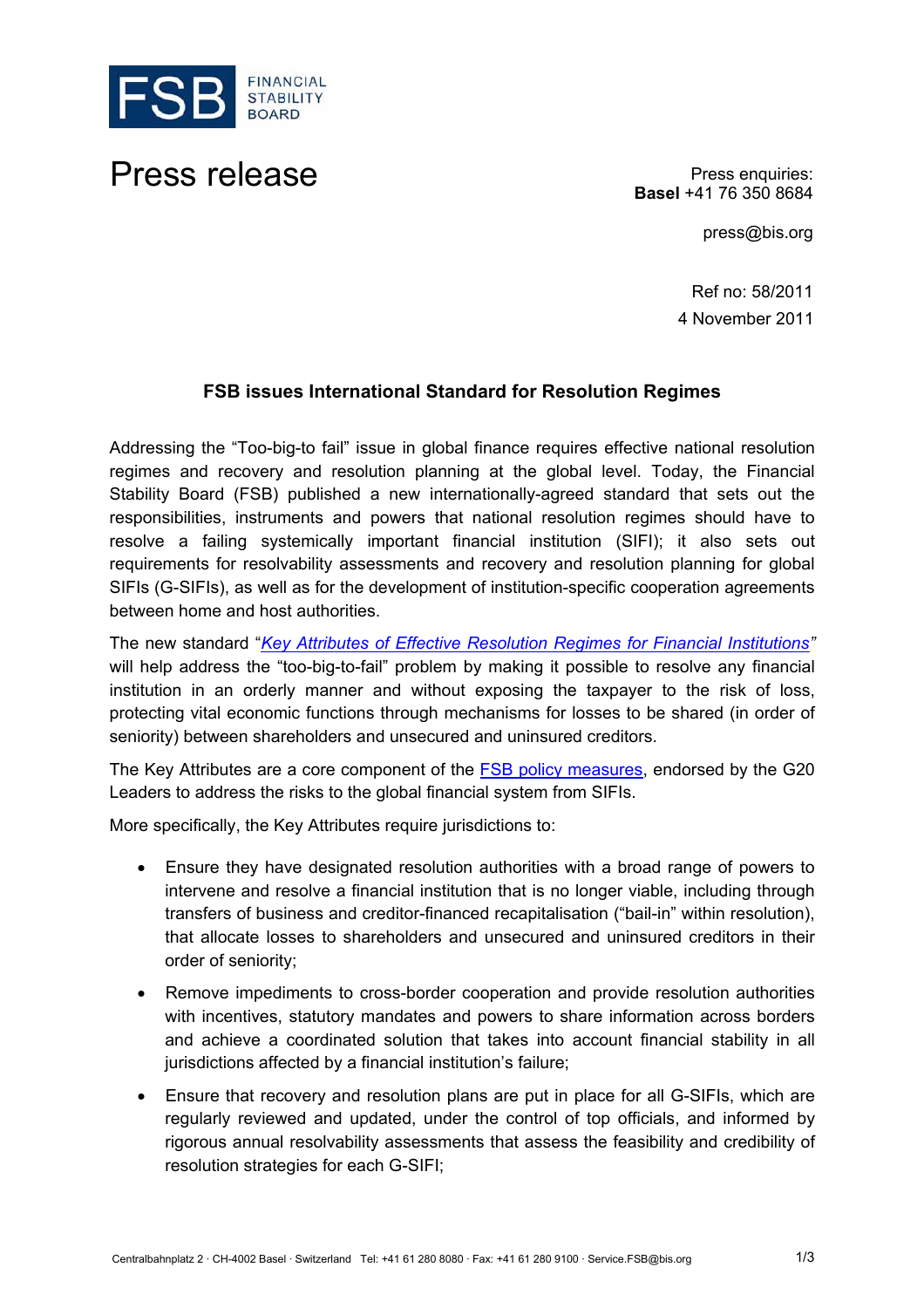Maintain Crisis Management Groups for all G-SIFIs, bringing together home and key host authorities and underpinned by institution-specific cross-border cooperation agreements.

The Key Attributes of Effective Resolution Regimes are the result of work undertaken by the FSB jointly with its members including the IMF, World Bank and the standard-setting bodies. And earlier draft was subject to a [public consultation](http://www.financialstabilityboard.org/publications/r_110719.pdf) in July and August of this year. [Responses to that consultation](http://www.financialstabilityboard.org/press/c_110909.htm) strongly supported the resolution powers and framework proposed by the FSB (see Overview of Responses to the Public Consultation), and resulted in some technical improvements to the standard.

The G20 and the FSB are calling on countries to undertake the reforms necessary to implement this standard. Implementation will require legislative changes, significantly stepped up cooperation amongst authorities across borders and reviews by firms and competent authorities of G-SIFI business structures and operations to improve recovery and resolution planning.

Mario Draghi, Chairman of the FSB said: "*The big lesson of the crisis is that the world needs a way of resolving any financial institution - no matter what size - if it gets into trouble. The FSB Key Attributes are a breakthrough. They represent a very significant step towards achieving this international policy goal of making too-big-to-fail a thing of the past. Once incorporated into laws, they will provide national authorities with the necessary powers to act swiftly and decisively to carry out an orderly resolution of a failing SIFI. Using those tools, authorities need to re-energize resolvability assessments and planning to address the obstacles to resolution that size and complexity have posed."* 

Paul Tucker, Deputy Governor of the Bank of England and Chairman of the Resolution Steering Group that developed the Key Attributes, added that "*together with the additional loss absorbency for globally systemic banks, the Key Attributes will help to produce a more disciplined and resilient financial system where taxpayers no longer bear the costs of banking failures. The role of bondholders in monitoring banking risks is vital."*

The FSB will initiate an iterative process of peer reviews of its member jurisdictions to assess implementation of the Key Attributes beginning in 2012 and extending into 2013. For the initial group of 29 G-SIFIs authorities will have to meet the resolution planning requirements by end-2012. An FSB Peer Review Council will review the consistent implementation of the G-SIFI requirements.

The FSB, working with the IMF, the World Bank and sectoral standard setters, will develop an assessment methodology that provides greater technical detail on how the specific systemic risks of particular kinds of institution should be managed in resolution and that can be used to assess implementation.

## **Notes to editors**

At the Seoul Summit on 11-12 November 2010, the G20 Leaders endorsed the FSB policy [framework for reducing the moral hazard of SIFIs.](http://www.financialstabilityboard.org/publications/r_101111a.pdf) That FSB framework called for action in five areas.